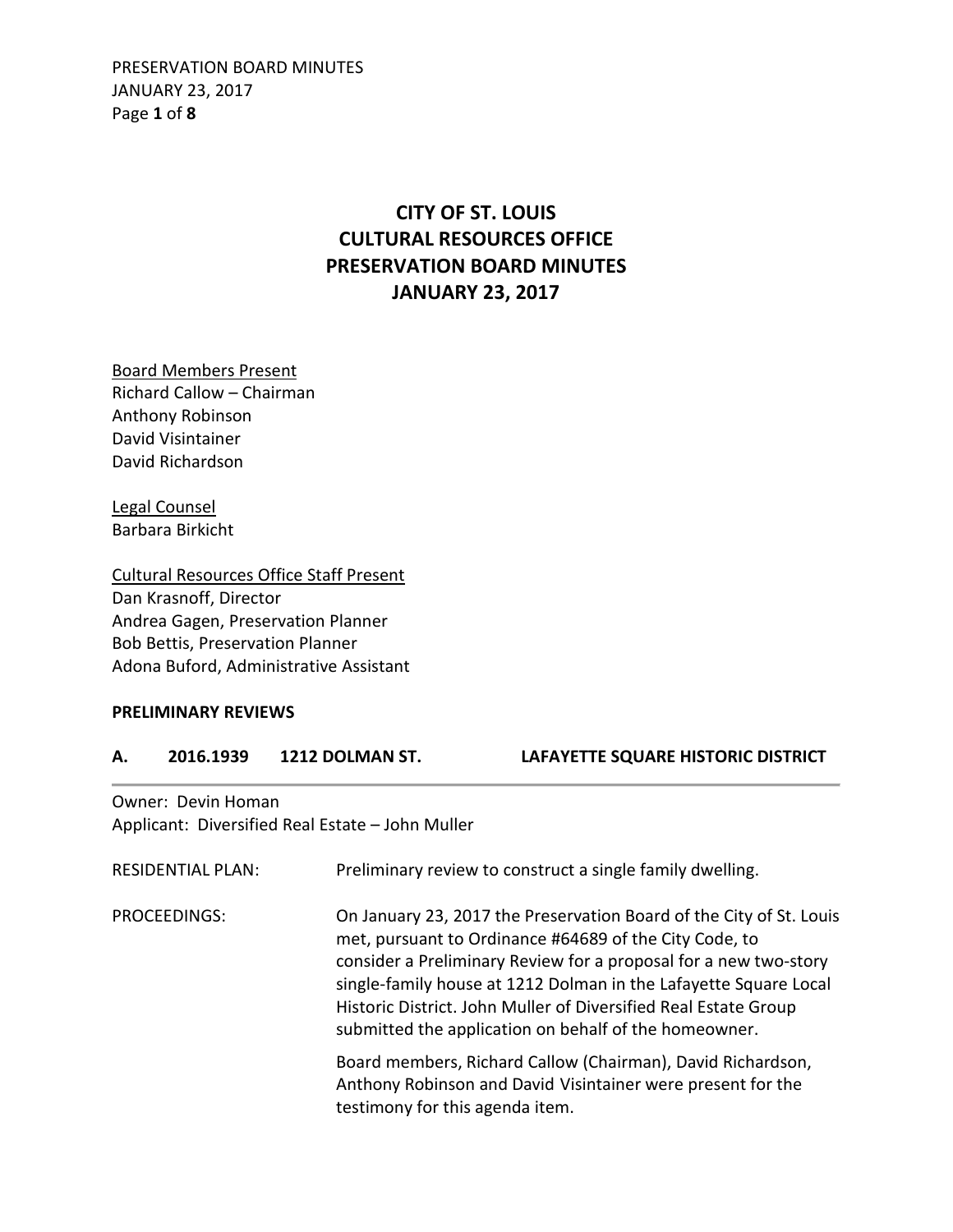PRESERVATION BOARD MINUTES JANUARY 23, 2017 Page **2** of **8**

|                           | Jan Cameron of the Cultural Resources Office made a presentation<br>that examined the section of City Ordinance #69112, which sets<br>forth the standards for new residential construction in the<br>Lafayette Square Local Historic District. She submitted a letter<br>from Suzanne Sessions, Co-Vice Chair of the Lafayette Square<br>Development Committee, in support of the project.                                                                            |
|---------------------------|-----------------------------------------------------------------------------------------------------------------------------------------------------------------------------------------------------------------------------------------------------------------------------------------------------------------------------------------------------------------------------------------------------------------------------------------------------------------------|
|                           | John Muller, applicant, was present but did not testify.                                                                                                                                                                                                                                                                                                                                                                                                              |
| <b>FINDINGS OF FACTS:</b> | The Preservation Board found that:<br>• The proposed site for construction, 1212 Dolman Street, is<br>located in the Lafayette Square Local Historic District;                                                                                                                                                                                                                                                                                                        |
|                           | • The applicants have proposed a Historic Model Example for the<br>new house which has been approved by the Cultural Resources<br>Office.;                                                                                                                                                                                                                                                                                                                            |
|                           | • The design complies with all requirements for new construction in<br>the Lafayette Square Historic District, with the exception of the<br>large side porch, to be constructed on the north elevation; and                                                                                                                                                                                                                                                           |
|                           | • The proposed side porch deviates from the HME requirements of<br>the Standards, as it is not based upon a porch that existed in the<br>district prior to 1898; however, it does follow a previous porch<br>approved as an exception by the Preservation Board and has been<br>revised at the staff's request to more closely follow the details of<br>a Victorian side porch.                                                                                       |
| <b>BOARD ACTION:</b>      | It was the decision of the Preservation Board to grant preliminary<br>approval of the proposed new construction, with the stipulation<br>that final plans and exterior materials are reviewed and approved<br>by the Cultural Resources Office and granting an exception to the<br>standards for the side porch. Board Member Richardson made the<br>motion to grant approval, which was seconded by Board Member<br>Visintainer. The motion passed with unanimously. |

# **B. 2017.0029 2843 SO. 18TH STREET BENTON PARK HISTORIC DISTRICT**

| Owner: Roger A. Wampler<br><b>Applicant: Jerry Meyer</b> |                                                                |
|----------------------------------------------------------|----------------------------------------------------------------|
| RESIDENTIAL PLAN:                                        | Preliminary review to construct a single family dwelling.      |
| PROCEEDINGS:                                             | On January 23, 2017, the Preservation Board of the City of St. |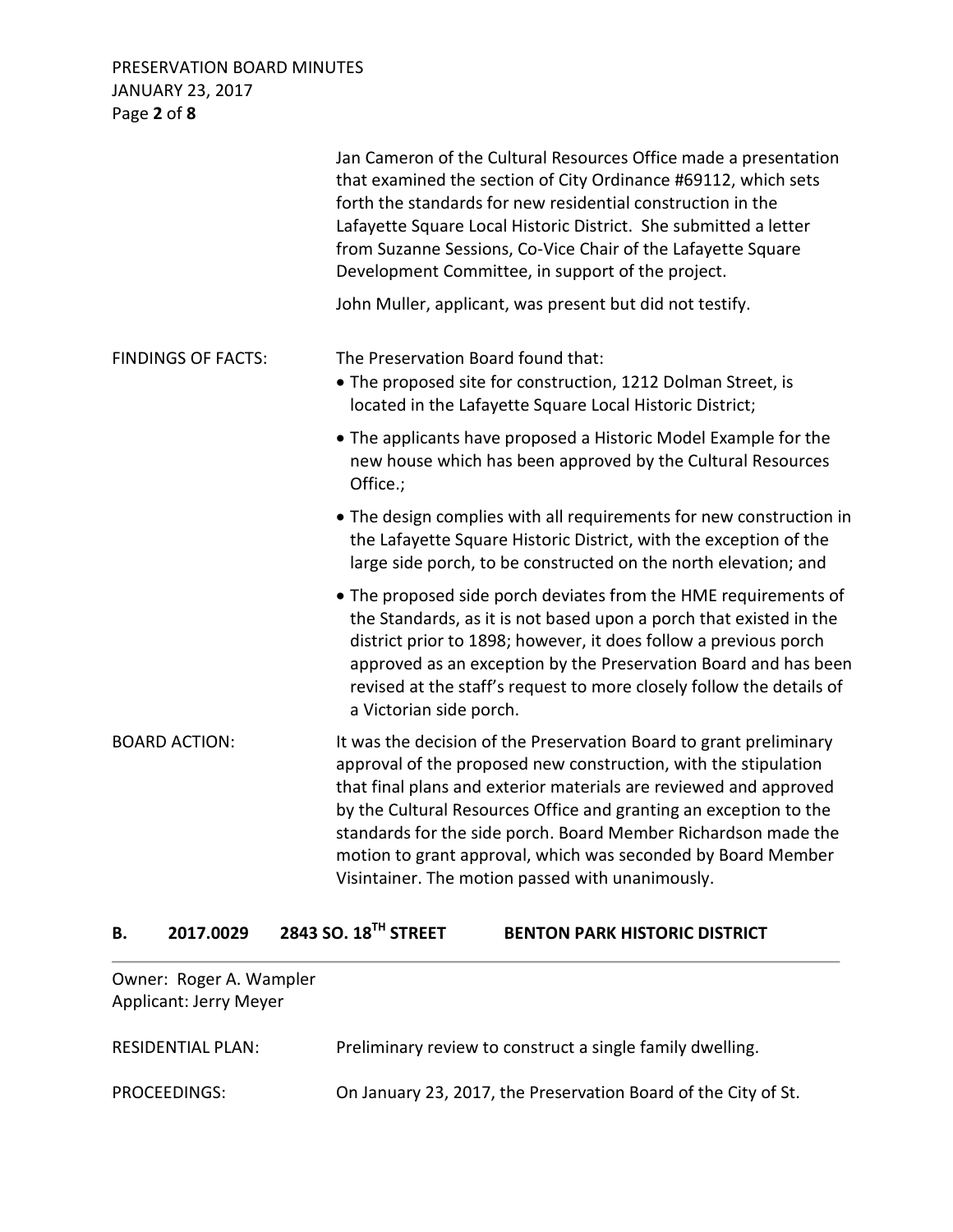### PRESERVATION BOARD MINUTES JANUARY 23, 2017 Page **3** of **8**

|                           | Louis met, pursuant to Ordinance #64689 of the City Code, to<br>consider a preliminary review application to construct of a two-<br>story single family building at 2843 South 18 <sup>th</sup> Street, located in<br>the Benton Park Neighborhood Local Historic District. The<br>application was submitted by the project developer.                            |
|---------------------------|-------------------------------------------------------------------------------------------------------------------------------------------------------------------------------------------------------------------------------------------------------------------------------------------------------------------------------------------------------------------|
|                           | Board members Richard Callow (Chair); David Visintainer; David<br>Richardson and Anthony Robinson were present for the testimony<br>for this agenda item.                                                                                                                                                                                                         |
|                           | Bob Bettis of the Cultural Resources Office made a presentation<br>that examined the sections of City Ordinance #67175, which sets<br>forth the standards for new construction in the Benton Park<br>Historic District. He indicated that the project was generally in<br>compliance with the historic district standards for new<br>construction.                |
|                           | The applicants were present but did not speak on the project.                                                                                                                                                                                                                                                                                                     |
| <b>FINDINGS OF FACTS:</b> | The Preservation Board found that:<br>• The proposed site for construction, 2843 South 18th, is located<br>in the Benton Park Local Historic District.                                                                                                                                                                                                            |
|                           | • The proposed building complies with historic districts standards<br>for new construction and its massing, scale, and proportions are<br>appropriate for the site and compatible with adjacent buildings                                                                                                                                                         |
| <b>BOARD ACTION:</b>      | It was the decision of the Preservation Board to grant preliminary<br>approval to the proposal, with the condition that final drawings,<br>materials and colors be reviewed and approved by the Cultural<br>Resources Office. Board Member Visintainer made the motion,<br>which was seconded by Board Member Richardson. The motion<br>passed with none opposed. |

### **C. 2017.0041 2326-46 ALLEN AVENUE McKINLEY HEIGHTS HISTORIC DISTRICT**

### Owner: Qooba Foundation Applicant: Timothy W. Kaminski

| <b>RESIDENTIAL PLAN:</b> | Preliminary review to construct new mosque on corner of             |
|--------------------------|---------------------------------------------------------------------|
|                          | Jefferson & Allen Avenue.                                           |
| PROCEEDINGS:             | On January 23, 2017 the Preservation Board of the City of St. Louis |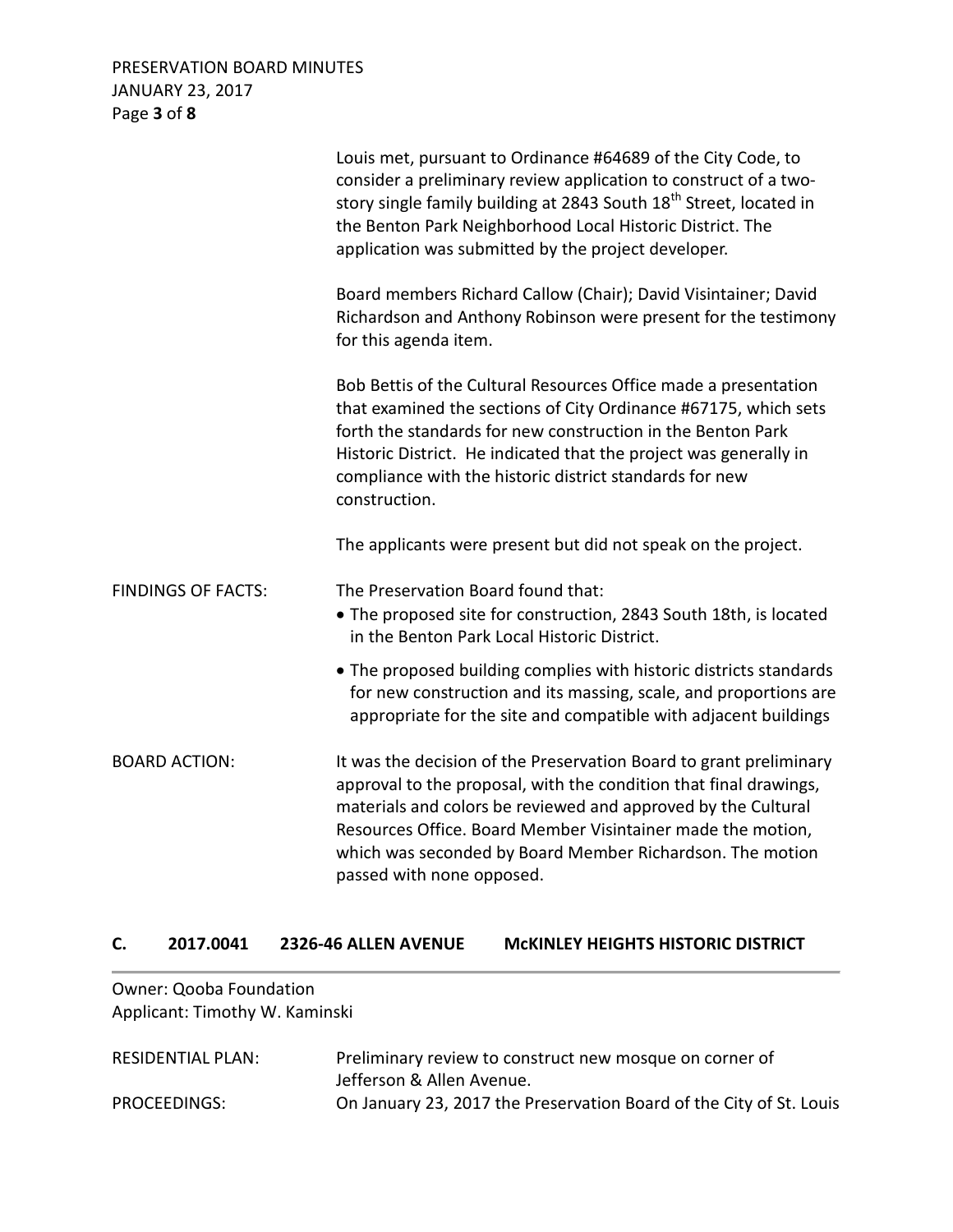PRESERVATION BOARD MINUTES JANUARY 23, 2017 Page **4** of **8**

> met, pursuant to Ordinance #64689 of the City Code, to consider a Preliminary Review for a proposal for a mosque at 2326-46 Dolman in the McKinley Heights Local Historic District. Timothy W. Kaminski of Qooba Foundation submitted the application.

> Board members, Richard Callow (Chairman), David Richardson, Anthony Robinson and David Visintainer were present for the testimony for this agenda item.

 Dan Krasnoff of the Cultural Resources Office made a presentation that examined the section of City Ordinance #67901, which sets forth the standards for new construction in Commercial Corridors in the McKinley Heights Local Historic District. He submitted letters in opposition to the project from the McKinley Heights Neighborhood Association.

Mr. Krasnoff began by showing slides of the site of the proposed mosque and the surrounding area. He explained the proposed design and site plan. Mr. Krasnoff noted that the applicant made substantial changes to the original design based upon staff suggestions. In particular, the design presented had brick as the primary building material on street facing facades, many more windows than were first proposed and an entry that was reduced in scale.

 Mr. Krasnoff said the staff was recommending a brick wall be constructed around the site to define the "edge" of the site at the sidewalk and to screen the parking. In addition, he noted that the staff was supporting the site plan, which placed the building away from the streets with parking in front. This site plan was a variation from the standards. Staff support for the site plan was based upon concerns about the safety that had been expressed by the congregation.

Mr. Krasnoff was asked why an eight foot wall was proposed. He said the goal was to have a wall that would give the presence of a building, and that a "knee wall" would not achieve this purpose.

 Tim Kaminski, President of the Qooba Foundation, spoke in favor of the proposal. He said the congregation had made significant changes to the design based upon staff recommendations. He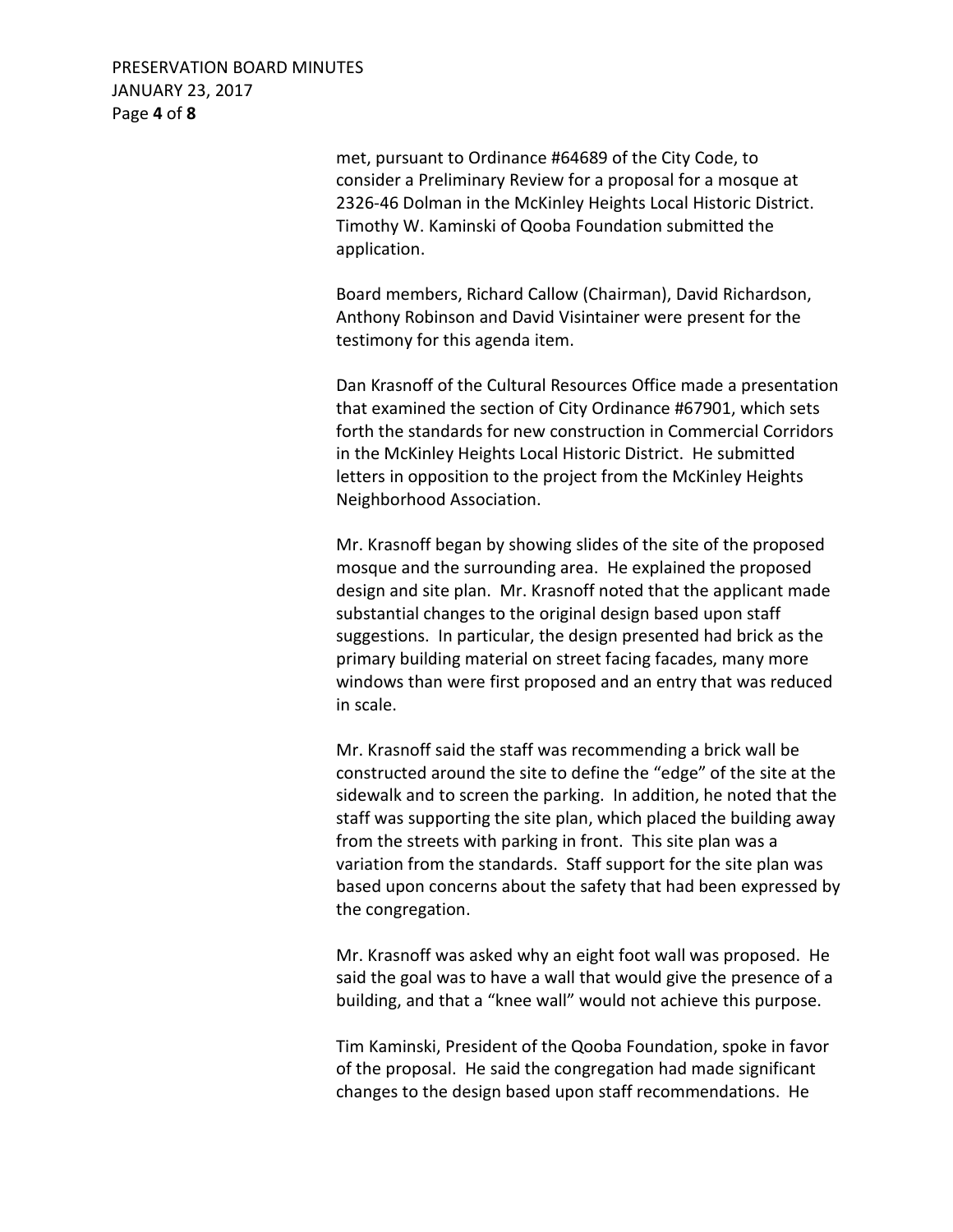PRESERVATION BOARD MINUTES JANUARY 23, 2017 Page **5** of **8**

> also stated that the building was placed on the site because of religious requirements and concerns about the safety of children who attend the mosque. Mr. Kamiski said there was a substantial effort to work with the neighborhood association but alternatives suggested by the neighborhood would not meet the congregation's needs. He said the congregation preferred not to have a wall due to concerns about vandalism, but would agree if that is what the Preservation Board desired.

> Aayysha Johnson spoke in favor of the proposal. She said the congregation was expanding and needed more space and that it is a welcoming place.

> Linda Khan spoke in favor of the project. She does not want a wall at the edge of the property.

Dwight Day spoke in favor of the project.

 Rocco Dana spoke in opposition to the project. He quoted the historic district standards for commercial corridors. Particular aspects of the code that Mr. Dana said the proposal did not meet were: the building's scale and site plan. He said there had been a number of meetings with the congregation and he had drawn plans showing how the building could be oriented to meet their religious needs and address safety concerns while complying with the historic district standards. An example of a building with similar safety concerns that was built in compliance with such standards was the South Side Early Childhood Center, at Russell and Jefferson. Mr. Dana concluded by saying that if the proposal was not approved by the Board, then the neighborhood association was eager to work with the congregation to meet their needs and have them remain in the community.

Mark Reed spoke in opposition to the proposal. He said the building should be constructed in conformance with all aspects of the standards and that he welcomed the mosque so long as it was properly designed. Mr. Reed said the congregation will soon own both commercial buildings on Jefferson and that he supported demolition of those structures to allow for the mosque to be properly designed and oriented to Jefferson Avenue.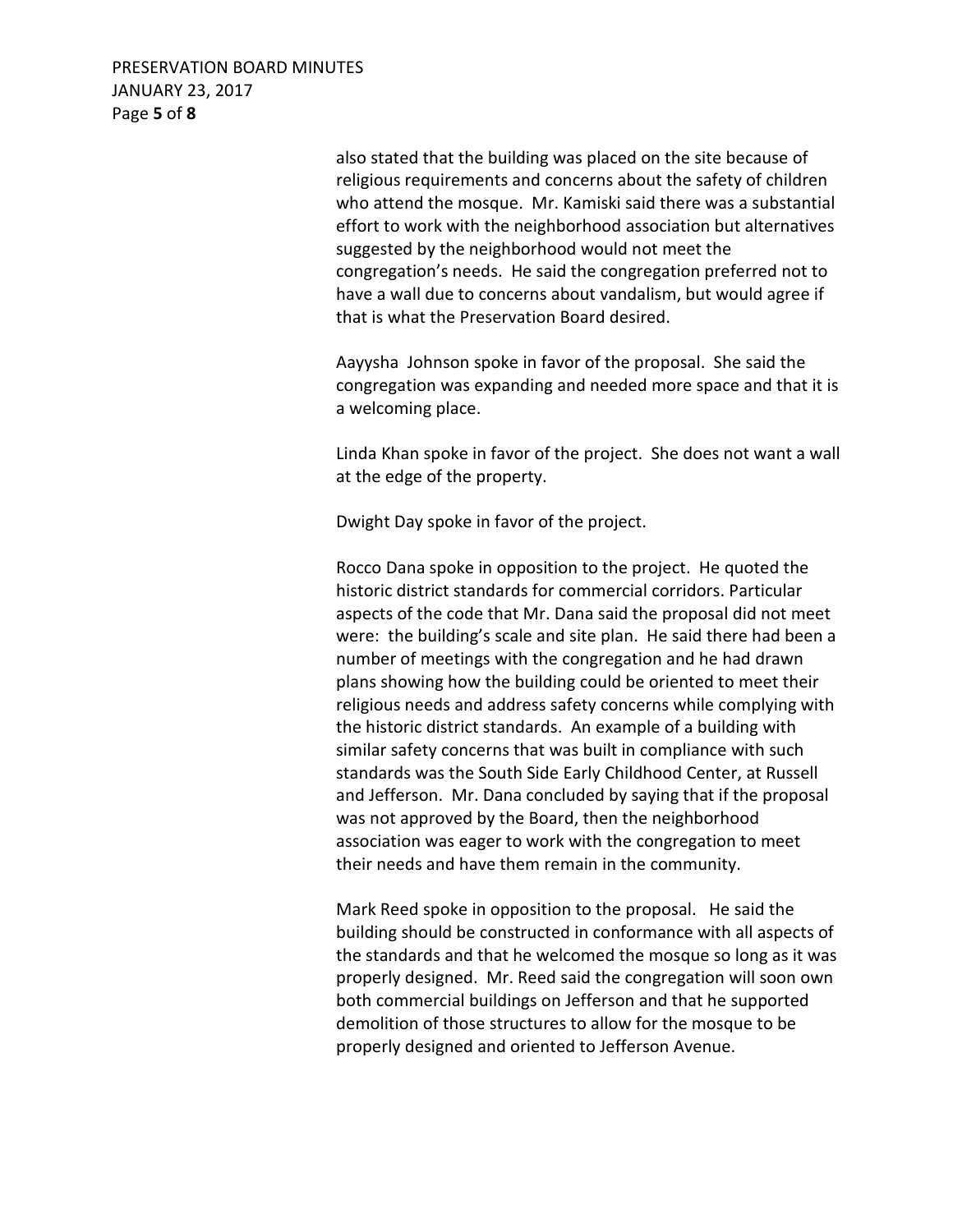PRESERVATION BOARD MINUTES JANUARY 23, 2017 Page **6** of **8**

|                           | Jim Sondermaker spoke against the project. He said the site<br>should be subject to a "brownfields" assessment.                                                                                       |
|---------------------------|-------------------------------------------------------------------------------------------------------------------------------------------------------------------------------------------------------|
|                           | Ryan O'Neill spoke against the project.                                                                                                                                                               |
|                           | Chad Lucas said he preferred a wrought iron fence or plantings to<br>the wall proposed.                                                                                                               |
|                           | Eric Boswell, Secretary for the McKinley Heights Neighborhood<br>Association, spoke against the project.                                                                                              |
|                           | Jay Reeves, of the Fox Park Association spoke against the project.<br>He said the design could be changed to address the standards and<br>meet the needs of the congregation.                         |
|                           | (Inaudible) creator of Qooba foundation, spoke in favor<br>of the project. He said it will be beautiful and will enhance the<br>area. He encouraged community members to visit the mosque.            |
|                           | Sayed Ali spoke in favor of the project. He said negotiations with<br>the neighborhood have been difficult. He said if the plan is not<br>approved he thought the lot could be vacant for many years. |
|                           | Zaheed (no last name given) spoke in favor of the project. He said<br>building the mosque would raise property value near the building.                                                               |
|                           | Keith Houghton noted that the intersection was compromised by<br>the design of the McDonald's restaurant located diagonally across<br>the intersection from the development site.                     |
| <b>FINDINGS OF FACTS:</b> | The Preservation Board found that:<br>. The proposed site for construction, 2326-46 Allen, is located in<br>the McKinley Heights Local Historic District;                                             |
|                           | • The proposed design relates to surrounding buildings based upon<br>its height, use of brick and the brick wall that surrounds the<br>property, shielding the parking from view;                     |
|                           | • An 8' brick wall is not required. If a wall around the parking is<br>constructed it should be less dense, of wrought iron with brick<br>pillars;                                                    |
|                           | • Brick is not a required building material on the south and east<br>facades because they will not be visible from the street;                                                                        |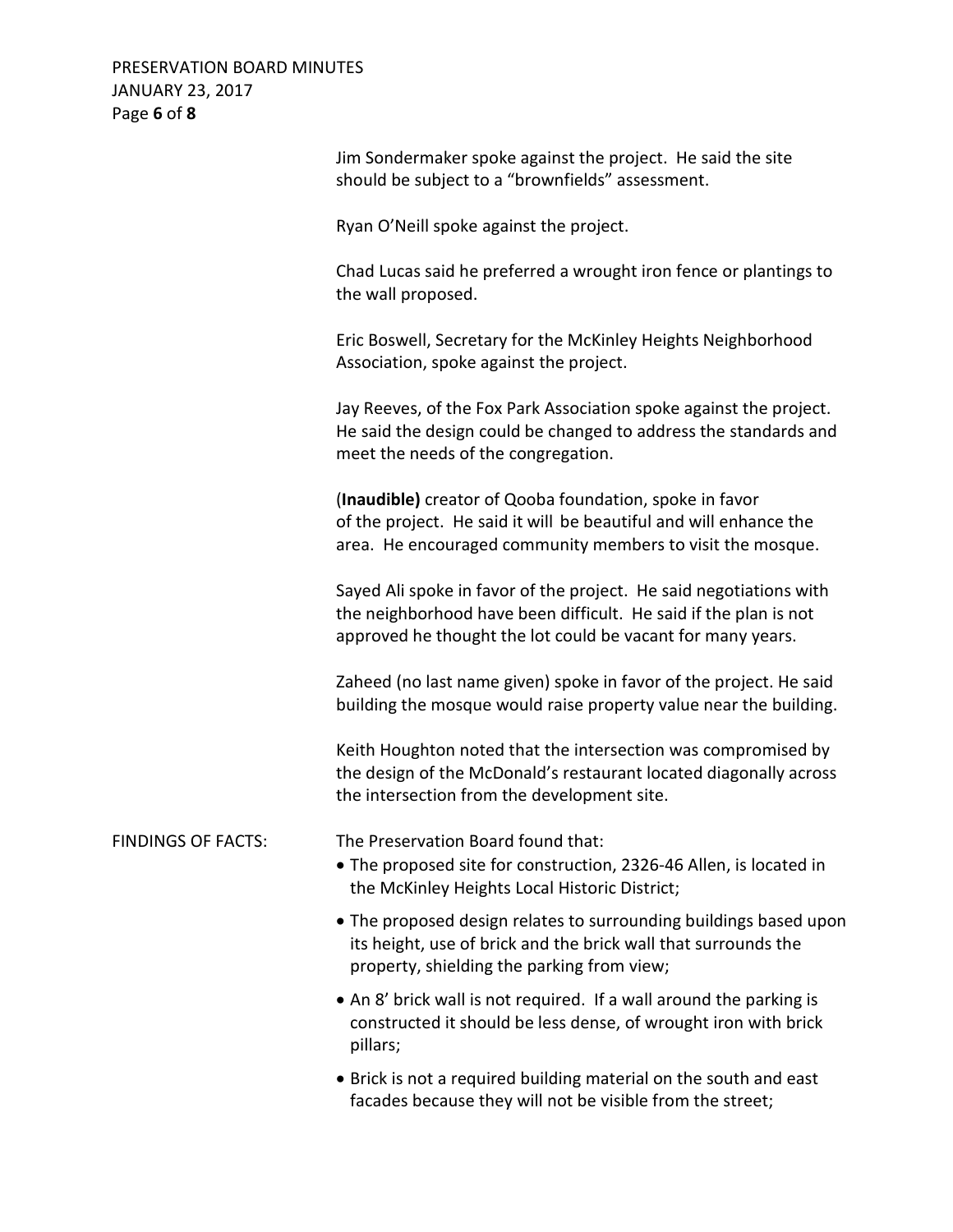PRESERVATION BOARD MINUTES JANUARY 23, 2017 Page **7** of **8**

|                      | • Due to concerns about the personal safety of congregants, the<br>site plan does not conform to the requirements of the McKinley<br>Heights Local Historic District.                                                                                                                                                                                                                                                                                                                                                                                     |
|----------------------|-----------------------------------------------------------------------------------------------------------------------------------------------------------------------------------------------------------------------------------------------------------------------------------------------------------------------------------------------------------------------------------------------------------------------------------------------------------------------------------------------------------------------------------------------------------|
| <b>BOARD ACTION:</b> | It was the decision of the Preservation Board to grant preliminary<br>approval to the proposed new construction with the stipulation that<br>details and specifications are submitted to the Cultural Resources<br>Office for review and final plans and exterior materials are<br>approved by the Cultural Resources Office. Board Member<br>Richardson made the motion to grant approval, which was<br>seconded by Board Member Visintainer. The motion was approved<br>with two Board members voting in favor and Board member<br>Robinson abstaining. |

#### **APPEALS OF DENIALS**

### **D. 2016.1528 2122 MIAMI STREET PRESERVATION REVIEW DISTRICT**

Owner: Thomas B. Fredericks Applicant: Knock Out Demolition – Janet Otten

| <b>DEMOLITION PLAN:</b> | Appeal of a denial of a demolition permit application to demolish<br>a two-story single family brick house.                                                                                           |
|-------------------------|-------------------------------------------------------------------------------------------------------------------------------------------------------------------------------------------------------|
| <b>BOARD ACTION:</b>    | Due to lack of a quorum, Board member David Richardson moved<br>to defer this item to the next regularly scheduled meeting. Mr.<br>Robinson seconded the motion. The motion to defer was<br>approved. |

### **E. 2016.1799 48 WASHINGTON TERR CENTRAL WEST END HISTORIC DISTRICT**

Owner: Thomas M. Ward Applicant: Patriot Sunrooms & Home Solutions

| <b>RESIDENTIAL PLAN:</b> | Appeal of a denial of a building permit application to install a sun |
|--------------------------|----------------------------------------------------------------------|
|                          | room on an existing rear deck.                                       |
| <b>BOARD ACTION:</b>     | Due to the lack of a quorum, Board member David Richardson           |
|                          | moved to defer this item to the next regularly scheduled meeting.    |
|                          | Mr. Robinson seconded the motion. The motion to defer was            |
|                          | approved.                                                            |